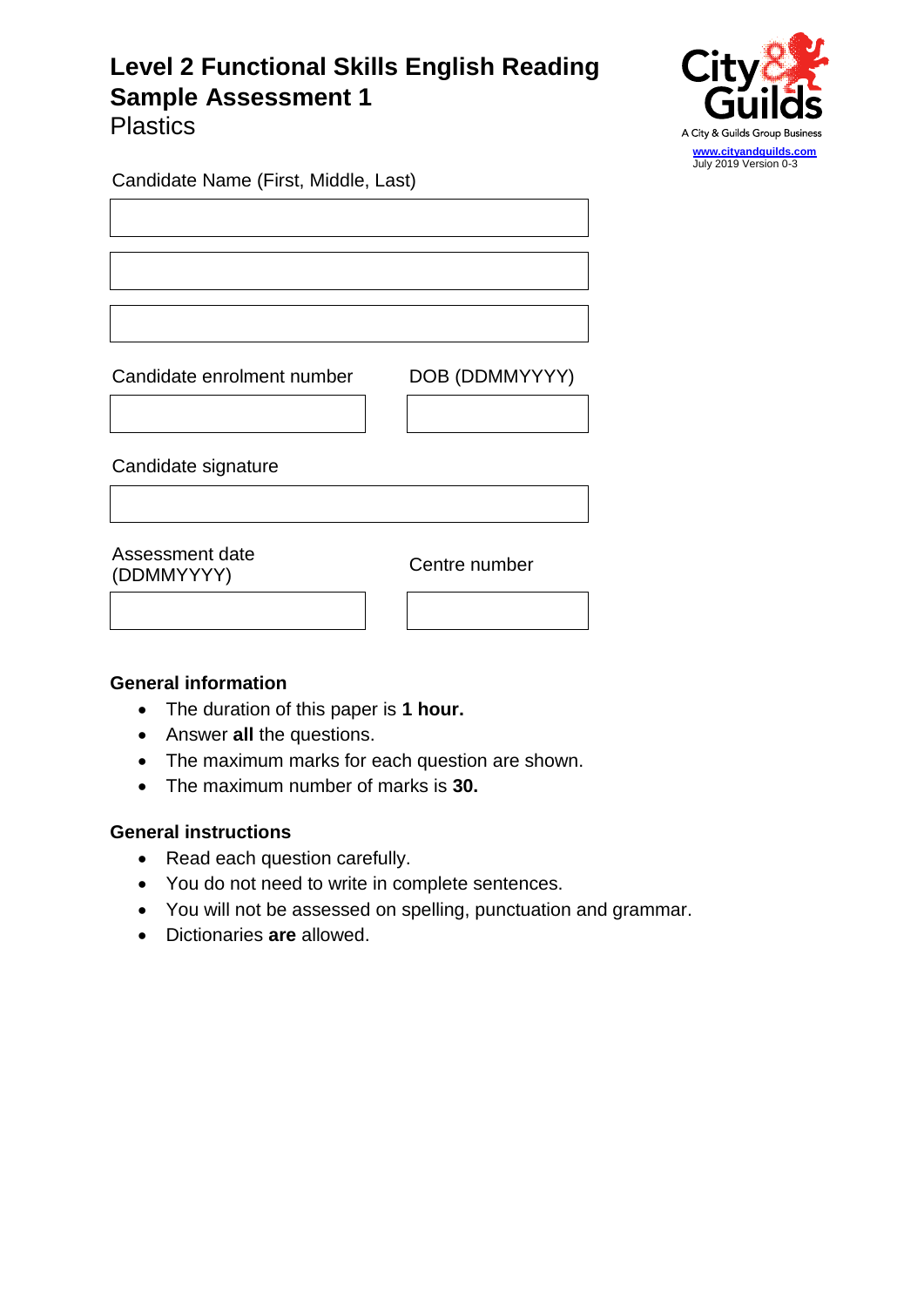#### **Read the source documents and then answer the following questions.**

Questions 1 to 8 are about **Document 1**. Make sure you refer to **Document 1** when answering these questions.

| 1 | Which of the following would be the <b>most</b> suitable headline for this<br>article? (Tick one) | 1 mark |
|---|---------------------------------------------------------------------------------------------------|--------|
|   | A. The dangers and struggles of wildlife in the ocean.                                            |        |
|   | B. If Costa Rica can ban single-use plastics, why can't we?                                       |        |
|   | C. Single-use plastics should be banned in UK says BBC presenter.                                 |        |
|   | D. Plastic bag sales fall by 86% since levy introduced.                                           |        |
|   |                                                                                                   |        |
| 2 | What is the <b>main</b> reason Liz Bonnin was being interviewed?<br>(Tick one)                    | 1 mark |
|   | A. To explain a range of environmental issues.                                                    |        |
|   | B. To call for an increase in the cost of plastic bags.                                           |        |
|   | C. To support Costa Rica's policies on wildlife.                                                  |        |

- D. To promote a TV documentary.
- 3 This document was first published on the internet. A reader wants to find out more about differences between the UK and Costa Rica. What feature has been included on the webpage to help with this? **1 mark**

| 4 | What tone is used by the writer of the article?<br>(Tick one) |  | 1 mark |  |
|---|---------------------------------------------------------------|--|--------|--|
|   | A. Informal.                                                  |  |        |  |
|   | B. Neutral.                                                   |  |        |  |
|   | C. Biased.                                                    |  |        |  |
|   | D. Conversational.                                            |  |        |  |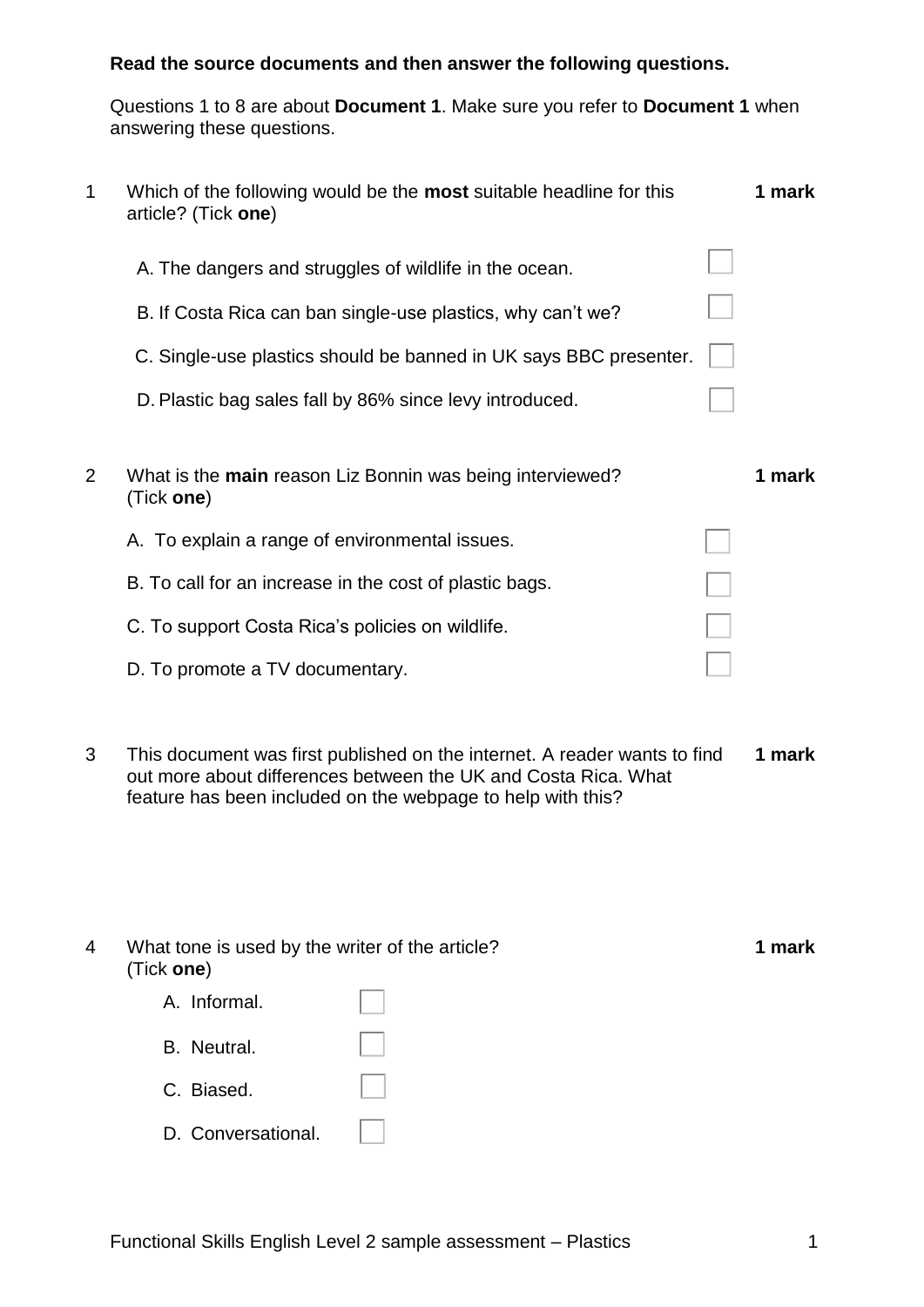| 5 | In her interview Liz asks lots of questions.                          |
|---|-----------------------------------------------------------------------|
|   | What effects does Liz want this to have on readers? Give two effects. |

Which **two** of the following are reasons she might she be biased in this view?

## (Tick **two)**

- a) She is a wildlife biologist and believes plastic threatens marine life.
- b) She lives in Costa Rica where all plastic has been banned.

6 In the interview, Liz Bonnin argues that we can live without plastic.

- c) She recommends watching Sir David Attenborough's Blue Planet II.
- d) She works for an industry that makes less-toxic alternatives to plastic.
- e) She is promoting her documentary about the harmful effects of plastic.
- f) She is helping to advertise new plastic factories in America.
- 7 Liz feels that **urgent** change is required. Give **two** phrases she uses to suggest this.

**2 marks**

**2 marks**

**2 marks** 

 $\Box$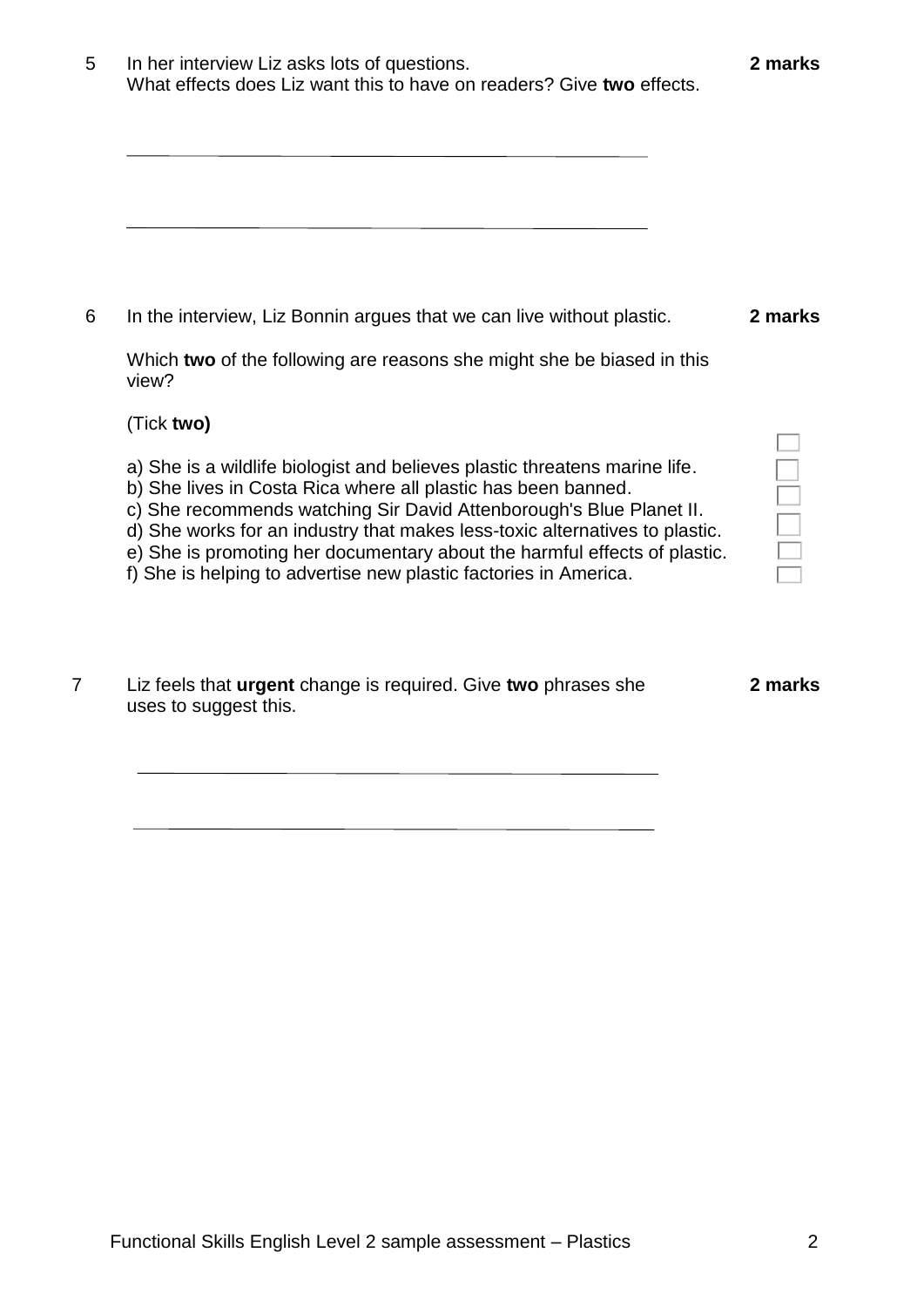| Functional Skills English Level 2 sample assessment - Plastics |  |
|----------------------------------------------------------------|--|

11 Identify **two main** purposes of Document 2. **2 marks**

| 8 |  | Give two facts and two opinions from the article. |
|---|--|---------------------------------------------------|
|---|--|---------------------------------------------------|

|    | Fact 1     |                                                                                                                                                                        |        |
|----|------------|------------------------------------------------------------------------------------------------------------------------------------------------------------------------|--------|
|    | Fact 2     | <u> 1989 - Johann Barbara, martxa alemaniar amerikan a</u>                                                                                                             |        |
|    | Opinion 1  |                                                                                                                                                                        |        |
|    | Opinion 2  | <u> 1980 - Jan Samuel Barbara, martin da shekara 1980 - An tsara 1980 - An tsara 1980 - An tsara 1980 - An tsara</u>                                                   |        |
|    |            | Questions 9 to 14 are about Document 2. Make sure you refer to<br><b>Document 2</b> when answering these questions.                                                    |        |
| 9  |            | Which of the following statements best summarises Plastic-free's belief<br>about how change can be achieved? (Tick one)                                                | 1 mark |
|    |            | A. We need to stop making things out of plastic.                                                                                                                       |        |
|    |            | B. You can't blame businesses for selling plastic products –<br>people buy them.                                                                                       |        |
|    |            | C. Collective action is needed to bring about change.                                                                                                                  |        |
|    |            | D. Individual consumers can make a difference.                                                                                                                         |        |
| 10 | (Tick one) | In which section of the document would you find information on the effects<br>of plastic on the foods humans eat?<br>A. Supporting our work.<br>B. Plastic Production. | 1 mark |
|    |            | C. Oceans and Marine Life.                                                                                                                                             |        |
|    |            | D. Time for Change.                                                                                                                                                    |        |

**4 marks**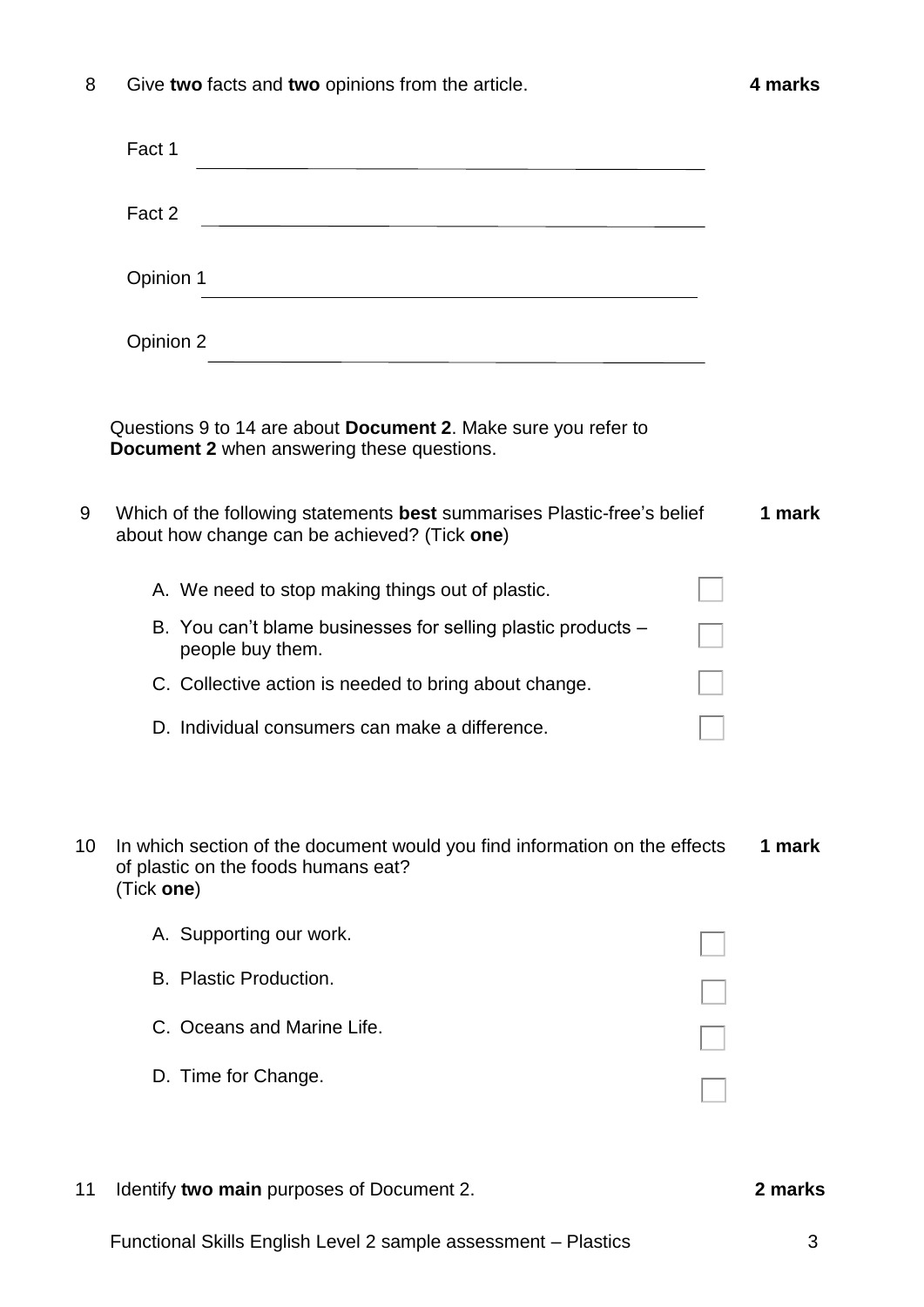# (Tick **two**)

| $ \Box $ A. To enquire   | $\boxed{\square}$ . To inspire   |
|--------------------------|----------------------------------|
| $ \Box $ B. To entertain | $ \square $ E. To narrate        |
| $\Box$ C. To amuse       | $\boxed{\square}$ F. To persuade |

12 Give **two** examples of where the writer has used emotive language. Give a **different** effect each one has on the reader. **4 marks**

| Example |  |  |
|---------|--|--|
|         |  |  |
| Effect  |  |  |
|         |  |  |
|         |  |  |
| Example |  |  |
|         |  |  |
| Effect  |  |  |
|         |  |  |
|         |  |  |

13 Give **two** examples of single use plastic products. **2 marks**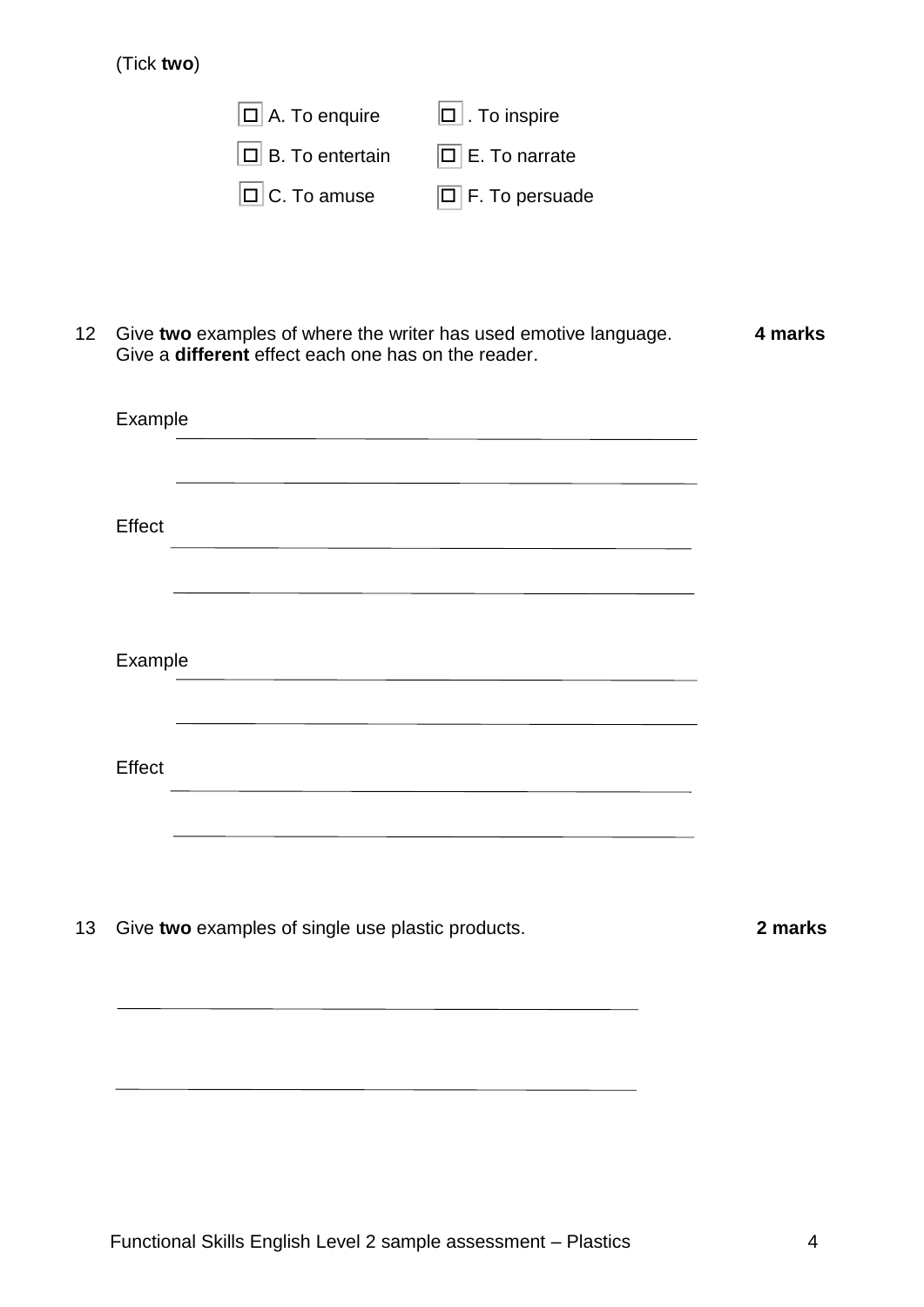<u> 1980 - Johann Barn, mars ann an t-Amhain Aonaich an t-Aonaich an t-Aonaich ann an t-Aonaich ann an t-Aonaich</u>

Functional Skills English Level 2 sample assessment – Plastics 5